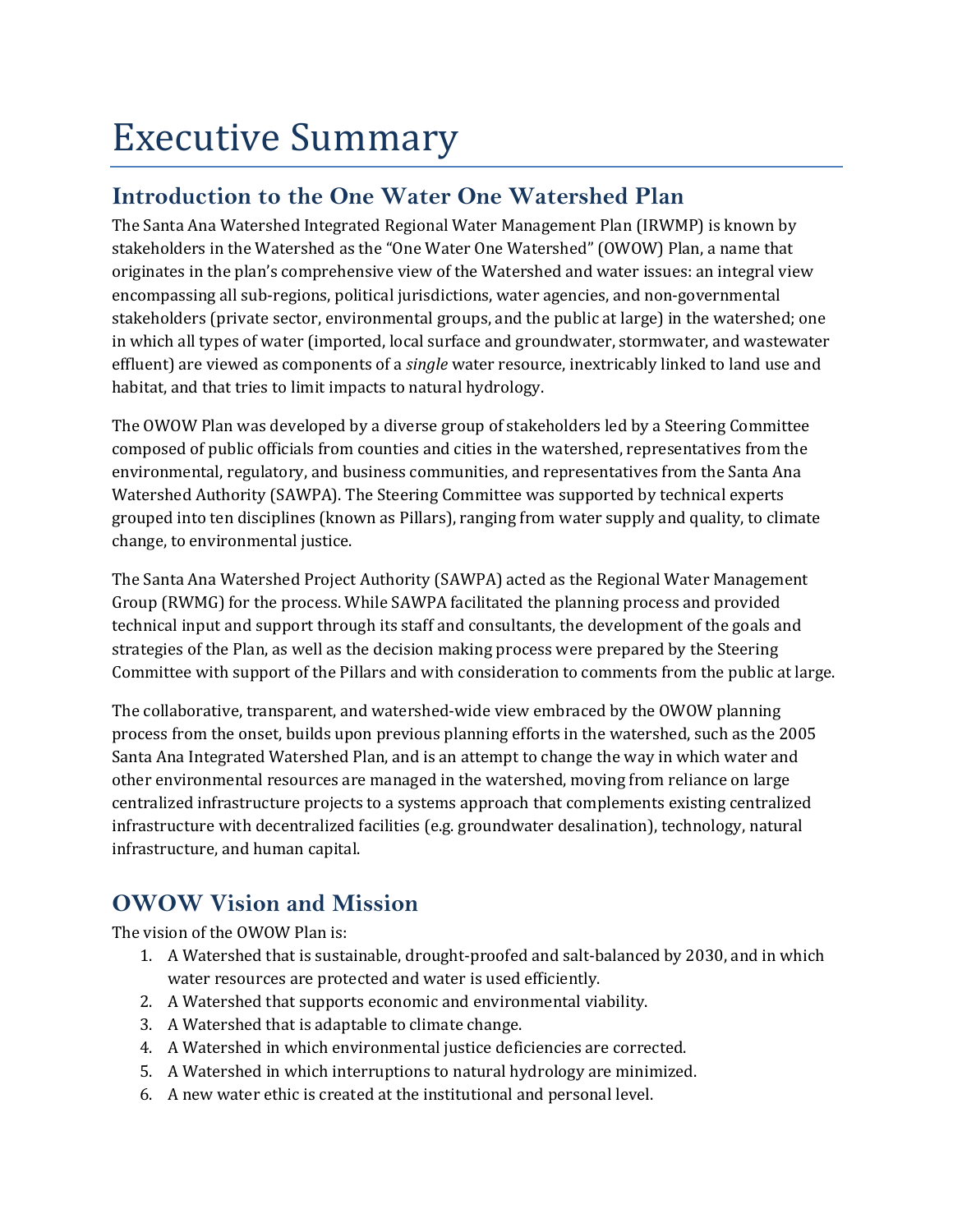The mission of the OWOW Plan is to create opportunities for collaboration to find sustainable watershed-wide solutions among diverse stakeholders from throughout the Watershed. The Plan will also provide a blueprint for water resources management in the Watershed for the next 30 years.

To achieve this vision and mission, stakeholders must address four major crises or threats which we have characterized as the Four Horsemen of the Apocalypse: 1) Climate Change resulting in reduced water supplies combined with increased water needs in the region; 2) Colorado River Drought Conditions resulting in reductions of imported supply due to upper basin entitlements and continued long‐term drought; 3) San Joaquin‐Bay Delta Vulnerability resulting in loss of supply due to catastrophic levee failure or changing management practices of the Delta; 4) Population Growth and Development resulting in interruptions in hydrology and groundwater recharge while increasing water needs.

# **Principles for Watershed Planning**

Several principles were applied during the development of the OWOW Plan:

- The planning process must be watershed-wide and bottom-up in order to allow for a holistic and systematic approach to watershed management.
- It is necessary to involve stakeholders representing counties, cities and water districts, as well as the private sector and the regulatory, environmental and environmental justice communities. The active participation of this diverse group of stakeholders integrates the different interests in the Watershed beyond political boundaries.
- The OWOW Plan and the projects included therein must pursue multiple objectives beyond the "traditional" objective of providing reliable water, and include ensuring reliable water supply, ensuring high quality water for all users, preserving and enhancing the environment, promoting sustainable water solutions, managing rainfall as a resource, preserving open‐space and recreational opportunities, maintaining quality of life (including addressing the needs of disadvantaged communities), providing economically effective solutions, and improving regional integration and coordination.
- The OWOW Plan must advance a paradigm change from water *supply* to an integral water *management* mentality: moving from a mission of providing abundant high-quality water at the lowest cost possible, to one in which water resources are managed in a sustainable manner and with regard for the needs of the environment.
- Watershed-wide planning must transcend specific funding opportunities (e.g. State grants).
- The implementation of the Plan must result in agreements among the Watershed stakeholders on how to manage and operate the watershed.
- The Plan must improve life conditions throughout the Watershed, ensuring that an improvement in the welfare of one area is not at the expense of others.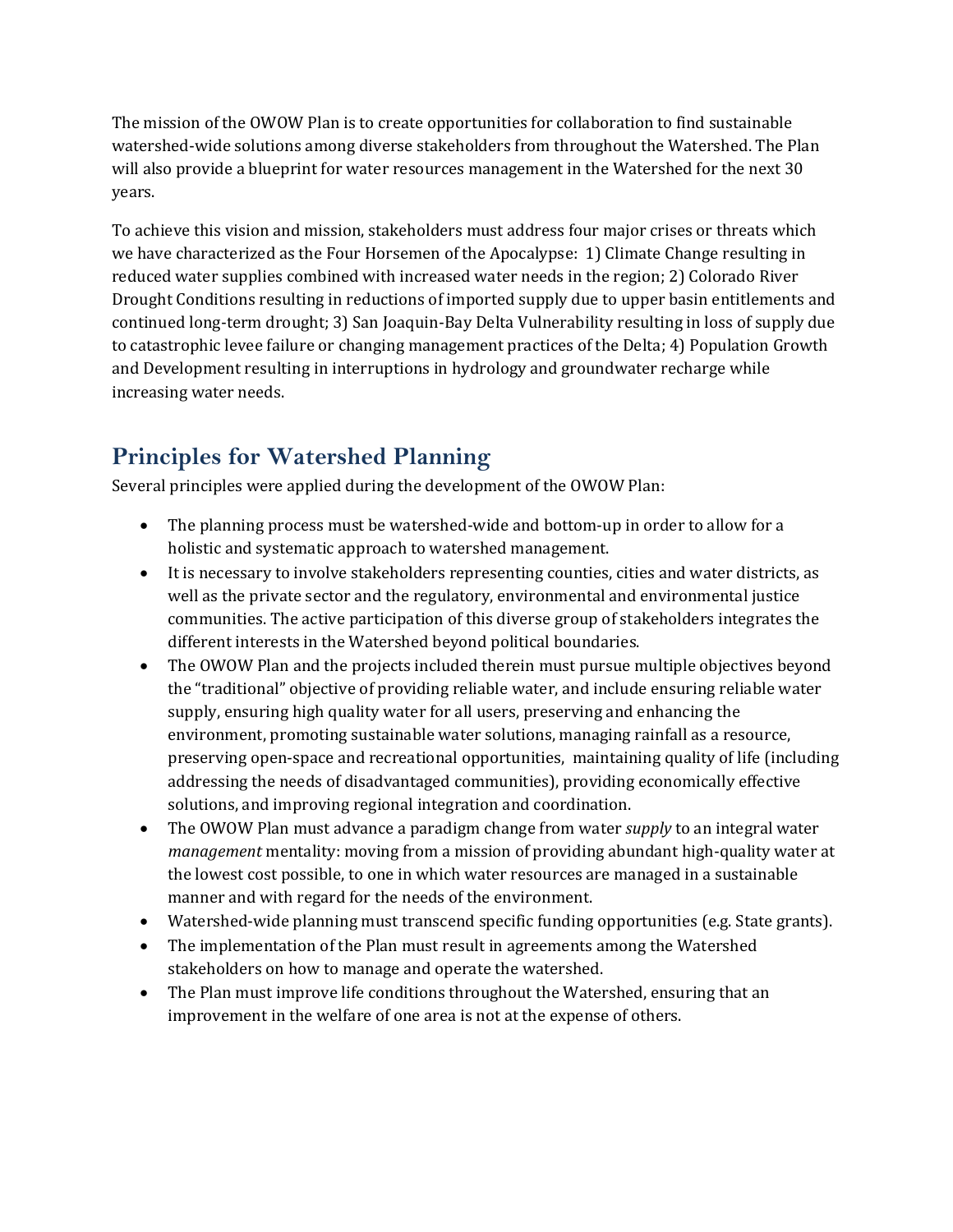### **Objectives and Targets of the OWOW Plan**

In order to achieve the Watershed's vision, the Steering Committee and the Pillar Groups participated in numerous meetings and workshops aimed at developing and adopting specific objectives, targets, and high‐level strategies for the watershed. **Figure 1** presents the objectives and their relative importance, as determined by the Steering Committee for the first round of IRWMP funding. As this plan is intended to be a tool in an iterative planning process, it is expected that the Steering Committee will reconsider the objectives and associated rankings to reflect changing conditions. Sub‐objectives were established for each objective to increase clarity and granularity.



#### **Figure 1 Objectives of the OWOW Plan**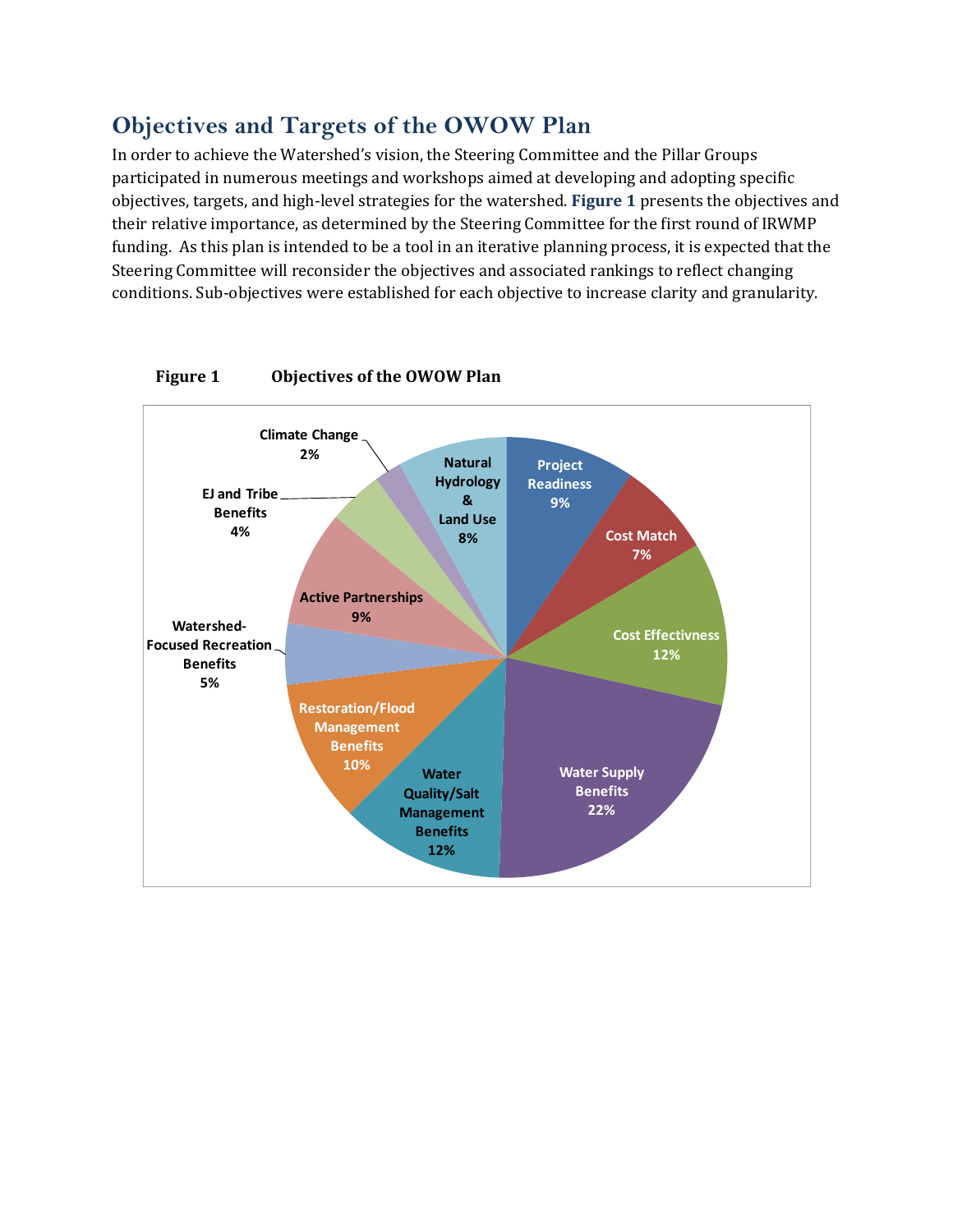Using the objectives as overarching guiding principles, the Steering Committee then developed a number of high‐level strategies, which include:

| Increased storage                                | Maximizing preservation and use of native<br>$\bullet$<br>plants         |
|--------------------------------------------------|--------------------------------------------------------------------------|
| Reduced demand                                   | Developing risk-based water quality<br>$\bullet$<br>improvements         |
| Groundwater desalination                         | Incorporating integrated water planning in<br>$\bullet$<br>General Plans |
| Water recycling                                  | Managing public property for more than one<br>$\bullet$<br>use           |
| Consideration of stormwater as a water<br>supply | Creating watershed governance                                            |
| Valuing water differently                        | Implementing watershed-wide education<br>٠<br>programs                   |

Furthermore, the Pillar Groups developed, based on their technical expertise, 13 specific quantifiable targets that allow measuring the extent to which the plan objectives are being met, including:

- 1. Recycle and reuse 100% of the wastewater in the watershed.
- 2. Store water to account for half of watershed demand for 3 years.
- 3. Reuse all of Santa Ana River flow at least once.
- 4. Reduce potable water use by 20% by 2020.
- 5. Capture and recharge 80% of rainfall.
- 6. Fill gaps in riparian corridors to provide wetlands and linkages between open space and natural habitat.
- 7. Meet California FloodSAFE goals and construct soft bottom flood systems.
- 8. Meet water quality standards.
- 9. Remove salt from watershed to improve salt balance.
- 10. Complete the SAR Trail and connect all tributary corridors to it.
- 11. Assure adequate water supply and safe wastewater treatment and disposal.
- 12. Reduce greenhouse gas emissions from water management activities.
- 13. Increase resource efficient land use.

### **Benefits of the OWOW Plan**

Benefits resulting from the implementation of the OWOW Plan, and from the planning process itself, will materialize at different time horizons and will have very different characteristics. While some specific projects will be operational within a couple of years, other more ambitious projects, such as those requiring significant investment, technological development, or new mindsets and behaviors, could take years or decades to be fully realized. Similarly, some *hard* projects will provide immediate tangible benefits (e.g. a new groundwater desalination facility), while *softer* projects will result in *less tangible* benefits in a longer timeframe, such as creating a new water ethic among water purveyor and users or changing our land use patterns.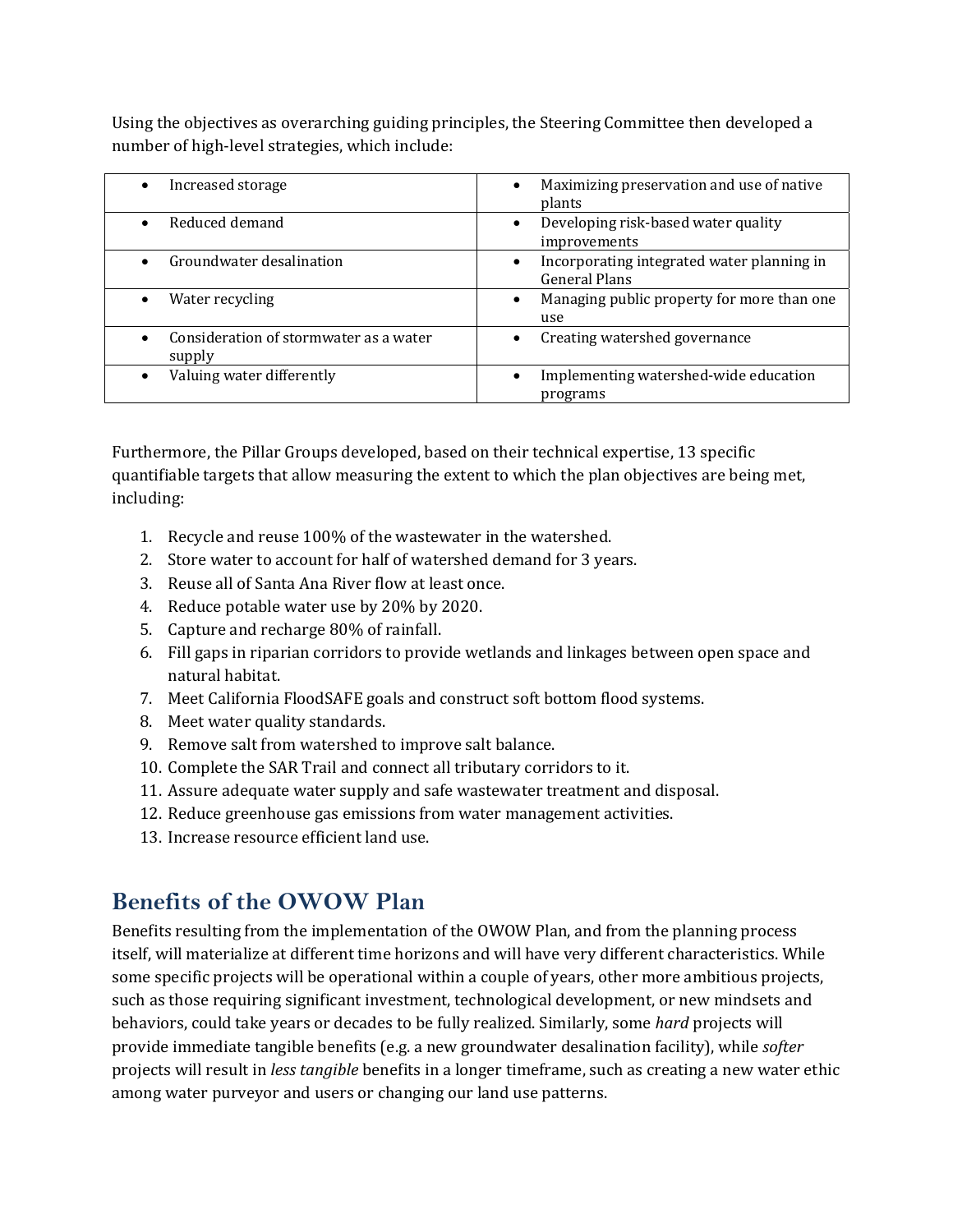*Soft* benefits of the Plan include:

- The adoption of a single set of values, goals, targets and high‐level strategies for the watershed as a whole that provide a blueprint for water resources development over the next 20‐30 years, developed with the input and buy‐in of people from all corners of the watershed representing diverse and oftentimes competing interests.
- A list of prioritized multi-benefit projects projects that provide benefits to more than one user or sub-region of the watershed and that address more than one environmental resource.
- A vision for the watershed future that transcends specific funding opportunities for local projects and integrates multiple interest (e.g. economic growth vs. environmental protection).

*Hard* benefits of the Plan upon implementation include, among other:

- Increased and more reliable water supplies.
- Improved water quality.
- Enhance habitat.
- Increased and enhance recreational opportunities.
- Green house gas emissions mitigation.

### **OWOW Planning Process**

SAWPA officially launched the IRWMP planning effort during a meeting on April 17, 2007, in which 178 officials representing more than 100 agencies in Riverside, San Bernardino and Orange counties met to discuss the framework for the OWOW Plan, a shared vision of the Watershed. From the very beginning, the process has been opened to, and has received the participation of representatives from all geographic regions and political jurisdictions within the watershed, and from diverse representatives of different sectors of the community (governments, water agencies, development and environmental community, and the public at large).

The OWOW process was led by a Steering Committee composed of public officials from counties and cities in the Watershed, representatives from the environmental, regulatory, and business communities, and representatives from the Santa Ana Watershed Authority (SAWPA).

The Steering Committee was supported by numerous technical experts grouped into ten disciplines (known as Pillars), ranging from water supply and quality, to climate change, to environmental justice (See **Pillar Leaders** List). Participants from numerous agencies and organizations have volunteered to serve on the Pillar groups and committees and have addressed every aspect of water management planning. Participants integrated water supply with environmental needs, and included the environmental justice and disadvantaged communities in integrated water solutions.

SAWPA acted as the Regional Water Management Group (RWMG) for the process, and while SAWPA facilitated the planning process and provided technical input and support through its staff and consultants, the development of the goals and strategies of the Plan and the decision making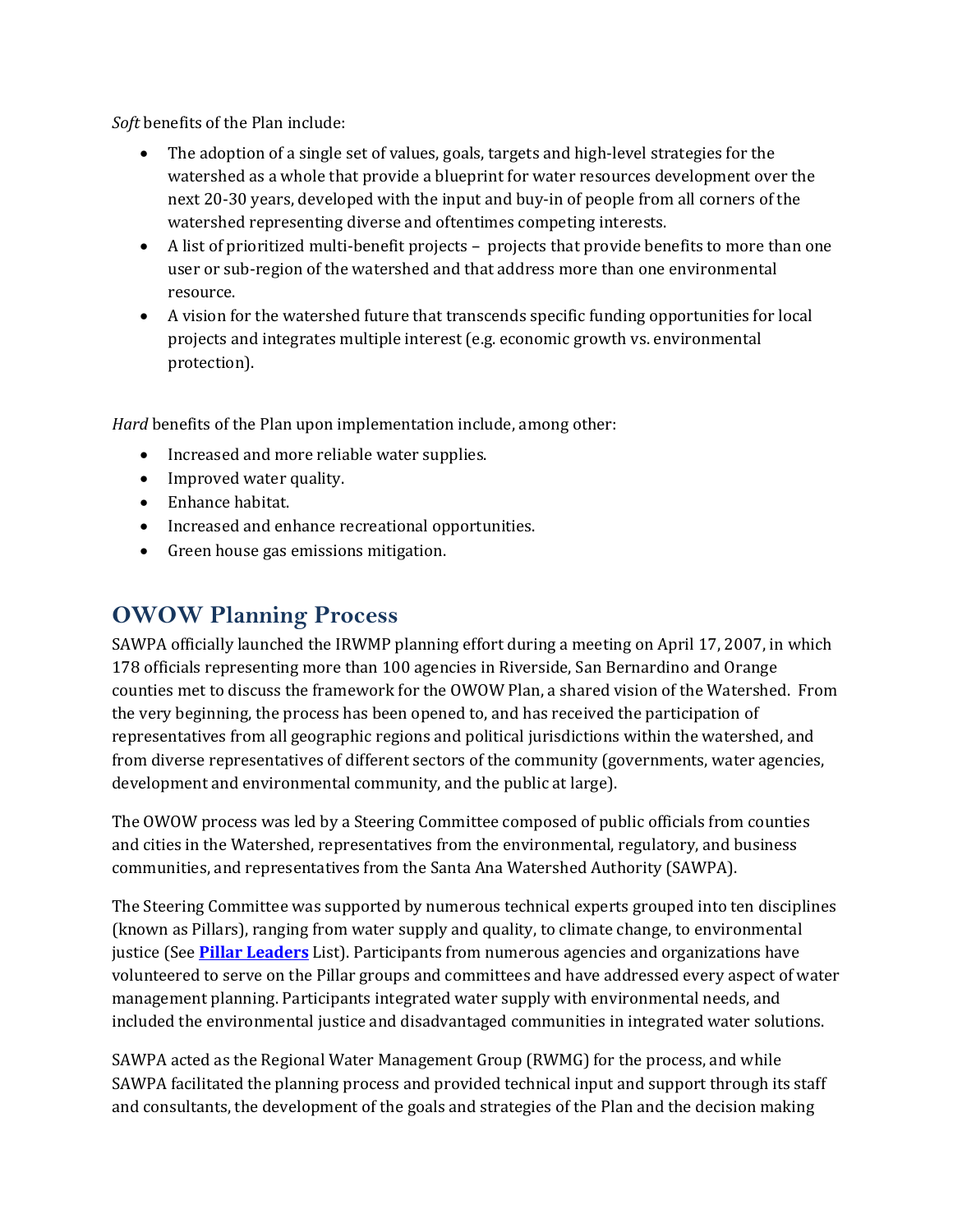process were done by the Steering Committee with the support of the Pillars and with consideration to comments from the public at large.

The OWOW planning process was intended to be problem‐focused with the goal of developing linkages across the region's varied geography and across the numerous disciplines that have an interest in water. Rather than focus on projects first, the Steering Committee suggested a planning process that focuses on the value of water to the region, then on how that water is managed, and finally, on the identification of specific projects. The process identified three broad areas where action is needed: the development of a water ethic that values water differently; a more collaborative approach to water management; and the construction of sustainable water infrastructure.

The fundamental concept for this planning process was to pull parties together in every aspect of the water arena – those who provide water, those who use it, and those who manage it – in a way that has never been done before, and in a way that goes beyond the interests of any one agency. This approach marked a major shift from previous IRWM planning efforts by greatly expanding the number and type of agencies and organizations involved in the process.

In developing the OWOW Plan, a decided "bottom up" approach for governance was envisioned. Unlike in previous SAWPA plans or other planning approaches across the State, every effort has been made to allow the key discussions of major water resource issues, concerns, problems, goals and objectives and potential solutions to originate and be first fully vetted at the stakeholder level. By expanding the involvement and collaboration to the *ontheground* level, greater buy‐in and support was realized for this planning development process.

#### **Pillar Groups**

In order to manage the initial planning work, the stakeholders were organized into ten separate workgroups or *pillars* centered around the following water resource management areas.

| <b>Water Supply Reliability</b> | 2. Flood Risk Management                  |
|---------------------------------|-------------------------------------------|
| Water Quality Improvement       | Environment and Habitat Enhancement<br>4. |
| <b>Water Recycling</b>          | 6. Parks, Recreation, and Open Space      |
| Water Use Efficiency            | Climate Change<br>8.                      |
| Water and Land Use<br>9         | 10. Environmental Justice                 |

The Pillars consisted of approximately ten to 60 volunteers, depending on the topic and interest level, and included participants from local agencies, special districts, non-profit organizations, university officials, Native American tribes, and private citizens, led by a volunteer chair having expertise in that specific water resource area.

The Pillars were tasked with the definition of the Watershed problems for their respective discipline and in the identification and development of potential solutions and strategies. While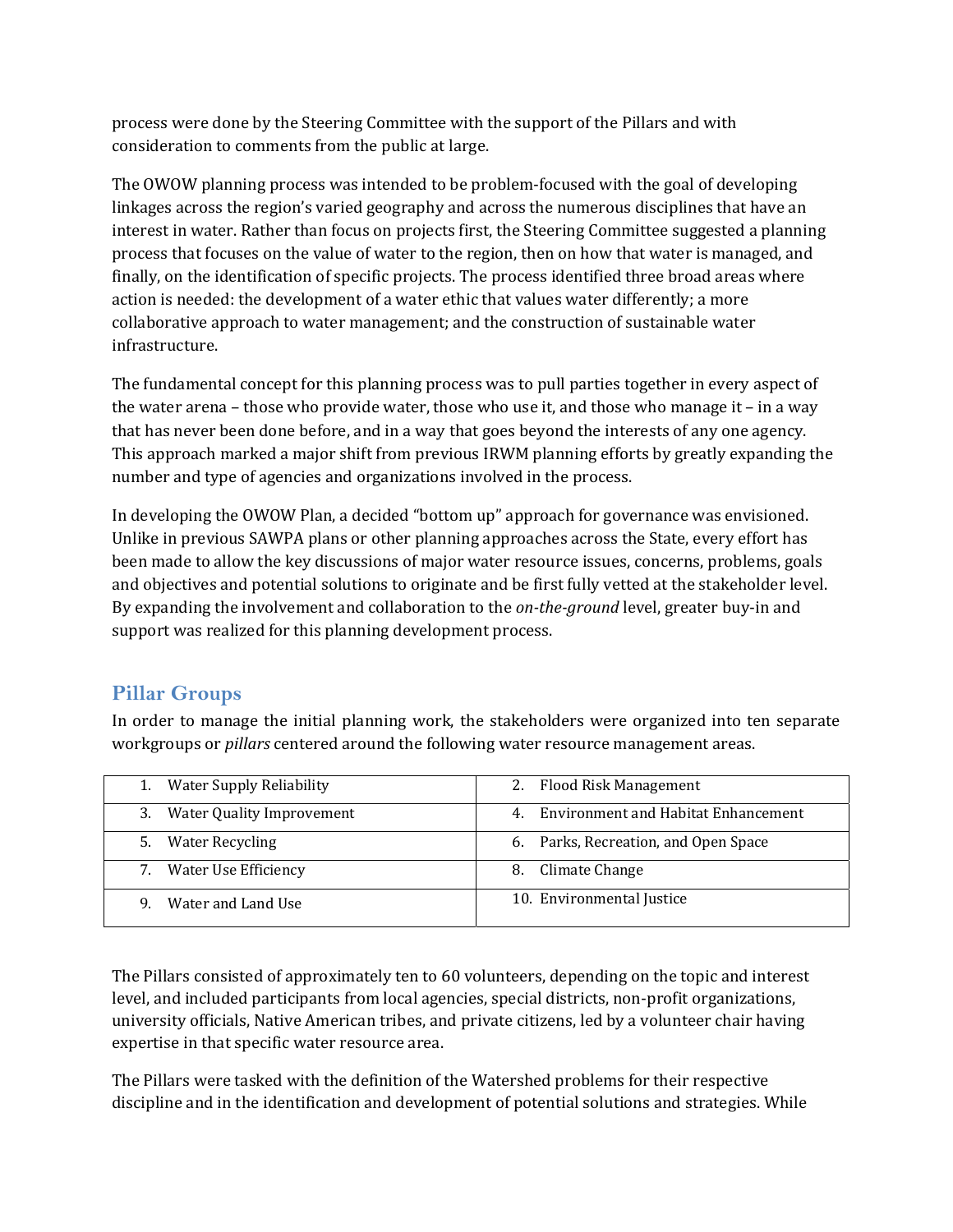Pillars were asked to focus on one specific discipline based on their technical expertise, they were also asked to step out of their role and view problems from the other Pillars' perspectives. It was through this process that new synergies were developed and multi‐benefit programs were formed.

### **Steering Committee**

The next level of governance up from the foundation of the pillars was the OWOW Steering Committee, which consisted of ten representatives from across the Santa Ana River Watershed. The Committee was convened by the SAWPA Commission, and included two representatives from the SAWPA Commission representing water agencies, who serve as Convener and Vice‐Convener; three County Supervisors ‐ one from each county; three mayors ‐ from large cities in each county; a business representative from the development community and; a representative from the environmental community.

The Steering Committee's role was to serve as the developer of plan goals and objectives for the Watershed, and to act as the oversight body that performs strategic decision making, crafts and adopts programmatic suites of project recommendations, and provides program advocacy necessary to optimize water resource protection for all.

### **Resource Management Strategies**

The OWOW plan encourages the development of projects that:

- Provide watershed-wide benefits, over local projects that create problems elsewhere.
- Develop Multi-benefit projects, rather than more inefficient costly single purpose projects.
- Integrate all types of water (imported, local surface, local ground, stormwater, effluent) in a more comprehensive water management view.
- Integrate multiple interests (e.g. economic growth vs. environmental protection), rather than focus on conflict and litigation.
- Avoid and/or reverse impacts to natural hydrology.
- Reduce harm to others, rather than push project and environmental costs onto other communities.

# **Projects Included in the Plan**

SAWPA issued an initial call for projects to be included in the OWOW Plan from any public agency or non‐profit organization in the Watershed. The period for the preparation of project application was from May 17 to June 30, 2010. During this initial call for projects, project applications were evaluated in a two‐step process to: 1) determine their eligibility to be included in the OWOW Plan, and, 2) to prioritize projects for potential Prop 84 funding based on their merits to address the Watershed goals and objectives.

The objective of this process was to develop a comprehensive and unique watershed-wide plan that transcends a request for Proposition 84, Chapter w funding. The intent was to develop a blueprint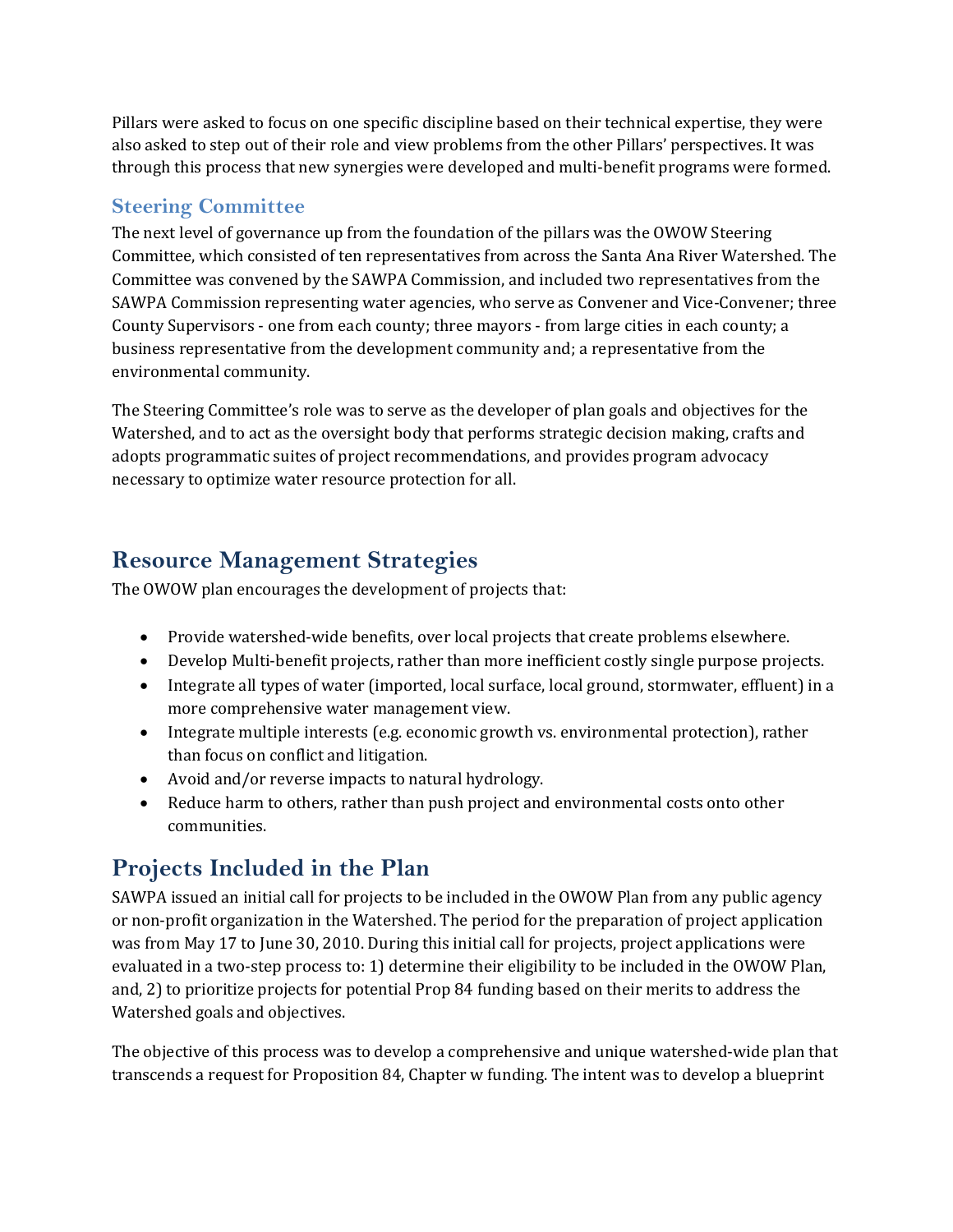for water resources management in the Watershed that incorporates all meritorious projects, beyond any specific short‐term funding availability.

A total of 297 candidate projects were received from 64 diverse agency sponsors from throughout the Watershed. Project sponsors include water utilities, cities and counties, NGOs, the USDA Forest Service, and private-public partnerships. As shown in the map below, candidate projects are well distributed throughout the watershed (as shown in **Figure 2**).





During the call for projects, sponsors were encouraged to consider development and collaboration on watershed‐wide, integrated projects that would provide multiple benefits to more than one agency or region of the Watershed. As shown on **Figure 3**, nearly 70% of received applications are for projects that provide a benefit for the entire watershed or multiple municipalities and subwatersheds.

Furthermore, candidate projects provide a variety of benefits, as shown in **Figure 4**. Guaranteeing a sustainable, reliable, drought‐ proof and equitable water supply is one of the main objectives of the OWOW Plan and of the mandate of many relevant agencies in the Watershed. This results in 60% of candidate projects being related to water supply. Nevertheless, the remaining 40% address water quality, habitat restoration and flood control, and recreational and open space needs of the Watershed (**Figure 4**). Many of the projects also provide more than one type of benefit.



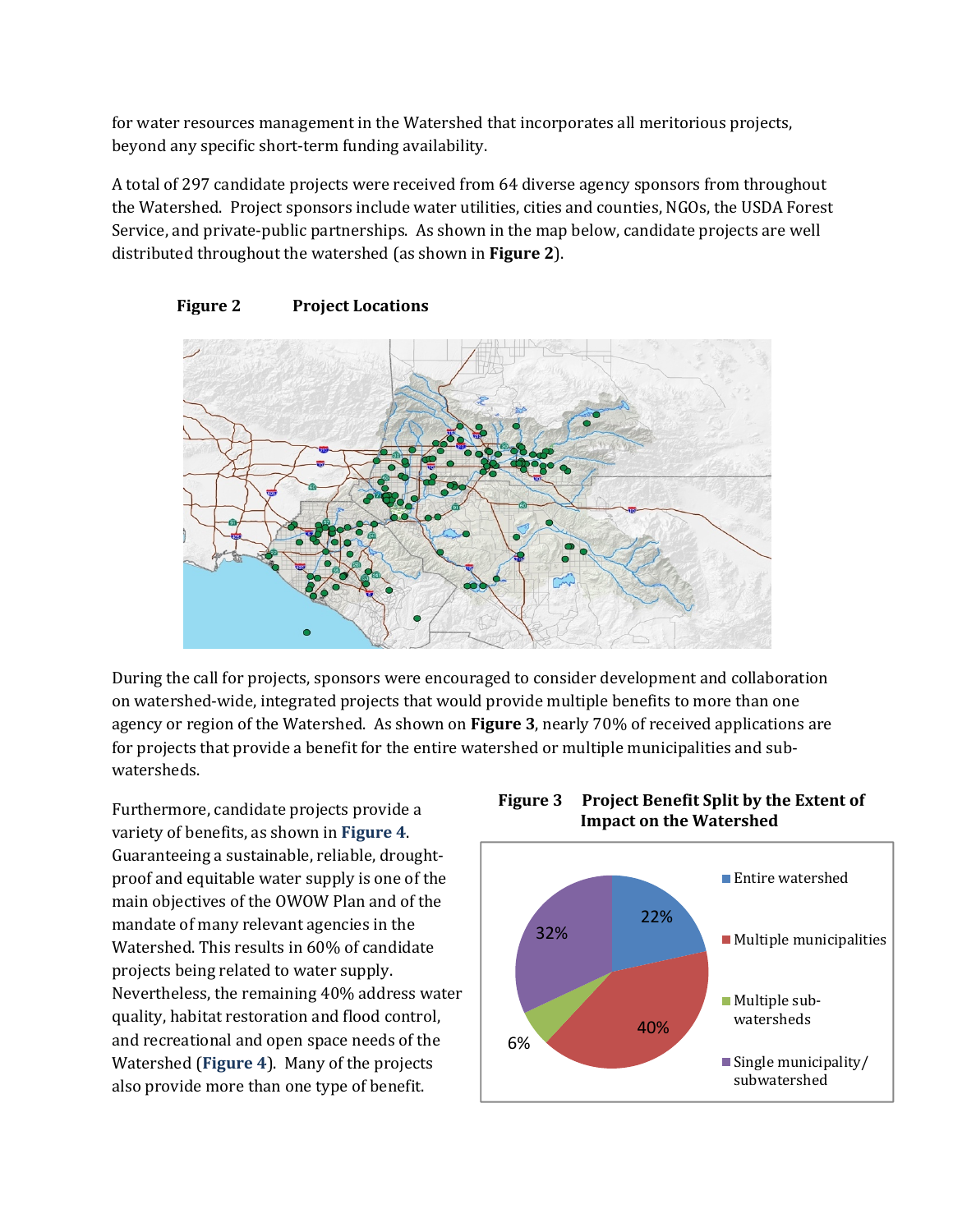Finally, a significant number of candidate projects will benefit disadvantaged (40%) and Tribal (14%) communities in the Watershed (**Figures 5 & 6**).

Candidate projects have a total cost estimate of \$3,582 million, of which \$1,682 million (47%) is being requested for grant funding under Proposition 84, Chapter 2. The remaining \$1,900 million (53%) will be covered through a combination of local funds (\$1,355 million) and federal contributions and SRF loans (**Figure 7**). On average, each project is requesting grant funds



in the amount of \$5.7 million, although the amount requested varies significantly from \$34,000 to \$100 million. These funding requirements represent a significant challenge for the Watershed.







As stated earlier, this planning process transcends specific funding cycles. Projects are included in the OWOW Plan and ranked based on their merit to address the Watershed's pressing needs, regardless of available funding opportunities at any given time. As funding programs become available, projects included in the OWOW Plan will be selected for funding.

 However, it should be noted that any project list is dynamic. Projects are refined continuously and redefined between inception and implementation. The list reflects a response to conditions at a specified date. As the OWOW process encourages further collaboration and the development of multi-benefit, multi-purpose projects, a project list can also serve as a tool to identify new partners or project synergies. To remain viable planning tools and relevant to available funding sources, project lists should be updated regularly. Using the electronic data submission format from the first round of project submittals, it is possible to regularly update project information. With this information, the Steering Committee can track the Watershed's progress in meeting OWOW goals.

#### **Figure 4 Watershed Projects by Benefit**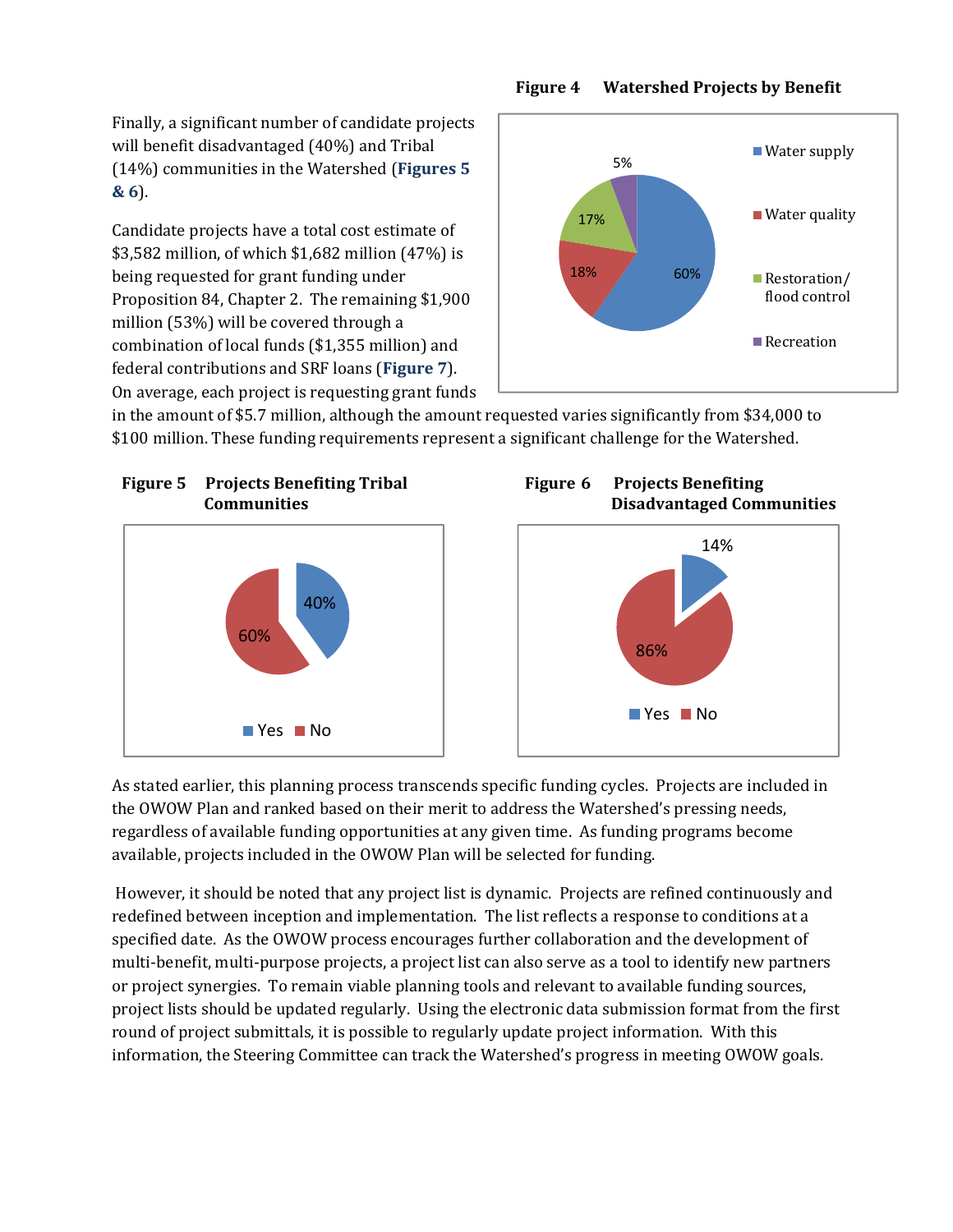

#### **Figure 7 Funding Structure of Candidate Projects**

### **Project Evaluation Process**

Submitted project applications were evaluated by SAWPA staff in a transparent manner based on the information provided by the applicant and a pre‐established process to determine: 1) their eligibility to be part of the OWOW Plan, and 2) their priority to receive Proposition 84, Chapter 2 funding in the initial expedited round. Under the direction of the Steering Committee, updated or additional information may be requested for subsequent rounds of funding.

This two‐step process had as an objective the development of a comprehensive watershed plan per DWR guidelines, regardless of which projects included in the Plan receive Proposition 84 funding during the current funding cycle. As a result, the Plan will be a blueprint for the improvement of water resources management in the Watershed, and not merely a document for requesting funding. Projects in the Plan not receiving Proposition 84 funding at this time will be candidates for future funding opportunities, providing an incentive for project sponsors to participate in the watershedwide plan.

Projects were selected to be included in the OWOW Plan based on the sponsor's eligibility, being located in the Watershed, and providing at least one of four benefits: water supply, water quality, habitat restoration/flood control, or recreational opportunities.

Candidate projects included in the OWOW Plan then were evaluated and prioritized for Proposition 84, Chapter 2 funding based on the degree to which they comply with Evaluation Criteria developed by SAWPA staff. These criteria were based on the goals and objectives, strategies and targets established by the Steering Committee and the Pillars.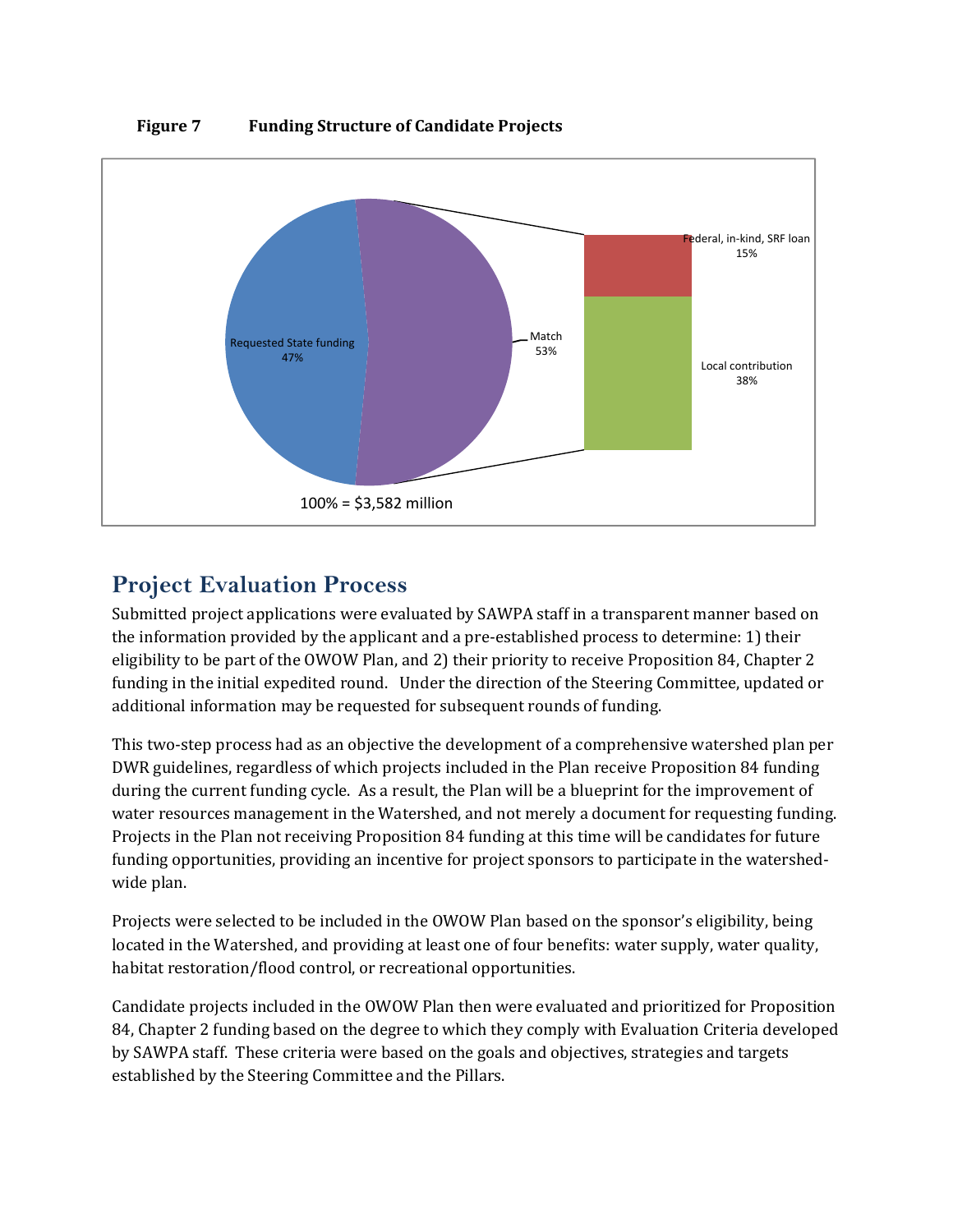After initial screening, highly ranked project proposals were reviewed in detail by an independent technical review panel. The panel considered technical and economic feasibility, OWOW goals and objectives, and relative ranking weights developed by the Steering Committee. This panel was tasked with verifying the data provided by project proponents and ensuring that the numeric ranking tools are applied consistently across projects.

#### **Plan Performance and Monitoring**

SAWPA will develop a plan to monitor the implementation of the OWOW Plan and the specific projects included. The monitoring will take place at two levels – plan and project – to:

- Ensure progress is being made toward meeting the objectives of the Plan.
- Ensure specific projects identified in the Plan are being implemented as planned in terms of schedule, budget, and technical specifications.
- Identify potential necessary modifications to the Plan or to specific projects, in order to more efficiently and effective accomplish the goals and objectives of the Plan.
- Provide transparency and accountability regarding the disbursement and use of funds for project implementation.

Program management and project administration will be performed by SAWPA, upon receipt of funding, following a process similar to the one used for projects funded through Propositions 13 and 50. SAWPA will serve as administrator for agreements between State Agencies and SAWPA, as well as program manager for the various programmatic requirements and related activities required through these agreements.

#### *Monitoring at the plan level*

SAWPA, along with the support of stakeholders in the Watershed, will evaluate the performance of the OWOW Plan in terms of accomplishing the plan objectives and targets. While objectives are overarching principles guiding water sustainability in the Watershed, targets are more specific and measurable, and can be mapped to specific objectives of the Plan. For this reason, plan performance indicators are aligned to individual targets. Nevertheless, it is important to point out that some targets are difficult to quantify (e.g. Increase resource efficient land use). It is anticipated that plan performance will be evaluated every two years. SAWPA will lead the effort, but active support from many stakeholders in the Watershed will be required to provide data and information, as well as insight.

Results of the bi-annual evaluation will be published by SAWPA on the OWOW Webpage, and will include the use of visual tools (i.e. dashboards) to show the progress to date in achieving the plan targets.

#### *Monitoring at the project level*

In addition to monitoring the performance of the OWOW Plan as a whole, the performance of specific projects in the OWOW Plan receiving funding will be evaluated every six months. The